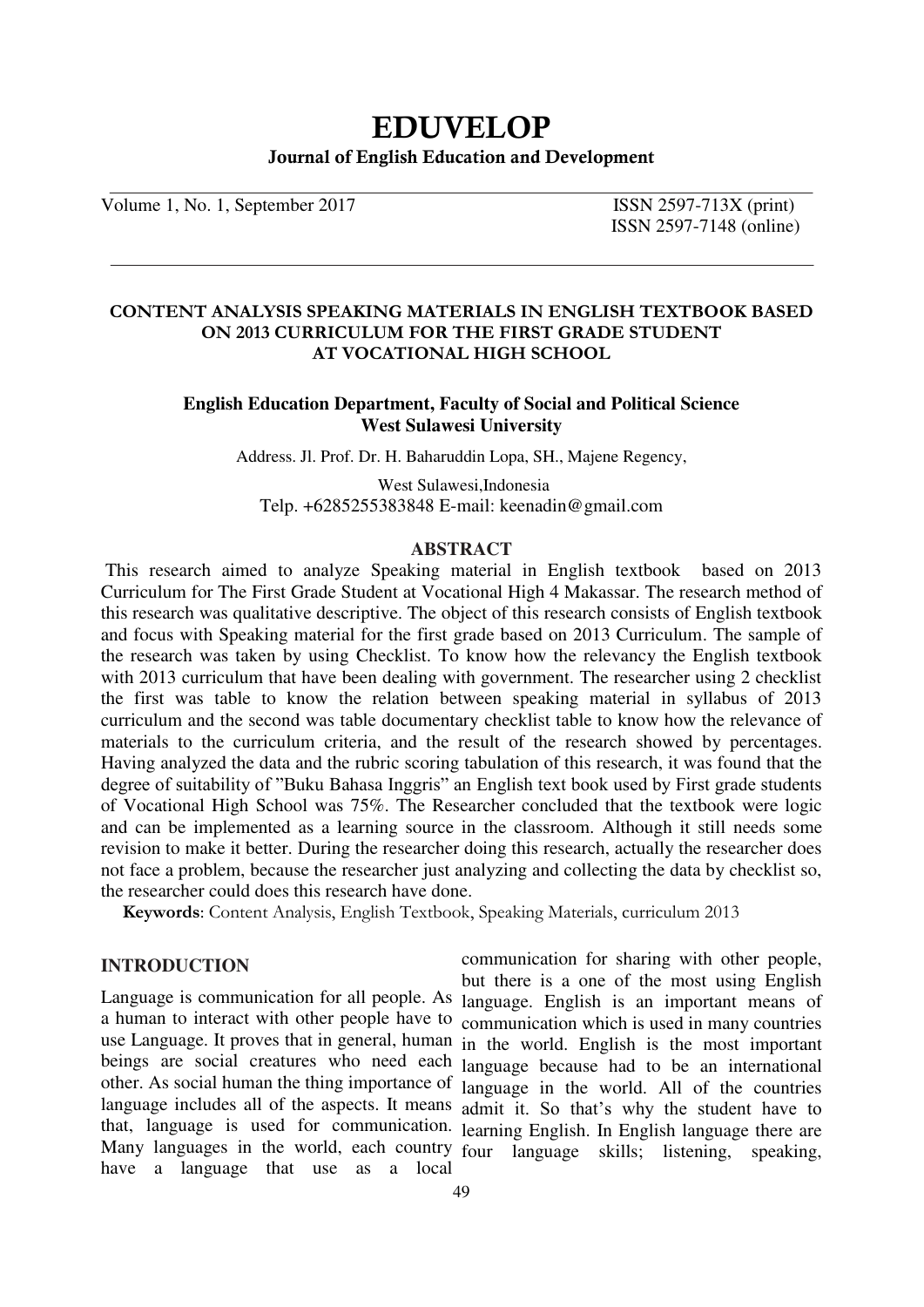reading and writing. Those four language skills **LITERATURE REVIEW**  substance in English Teaching.

another skills.

syllabus, which can raise the goal of the *English* School has a different about content of a new University of Malang. curriculum (K13) does not change too much Makassar. but just there is a little increasing. In 2013 *Content Analysis*  tasks.

skill at vocational high school 4 Makassar.

are component in English language, as A number of studies had been conducted in Douglas Brown (2004) according to Speaking Textbook. First, Niken Wahyuningsih (2014) is a productive skill that can be directly and *An Analysis of Reading Materials in Textbook*  empirically. It means that speaking one of the *English in Focus For Grade VII Junior High*  most important skill that can support ability in *School* Published by Department of National English language, when the researcher want to Education This research talked about analysis of take this research. The researcher has been reading materials in the textbook and only interview the teacher at Vocational High focused on the reading skills, *Second*  School 4 Makassar on April and from that SitiSolichatun (2011)*Content analysis of*  interview had been gotten some information *reading materials in English on Sky Textbook*  from the teacher, if the weakness of the *for Junior High School* Published by IAIN students is Speaking skills. The teacher thinks, Walisongo Semarang. This researcher talked the students of Vocational High School are about analysis content of reading materials in preparing for the world of work. It is mean in textbook and focused reading skills. *Third* Vocational High School that main focus on Yuanching Lee and Lihung Chang (2012) *An*  productive skills such as writing and speaking, *analysis of Speaking Activity Designs of Junior*  but it does not mean the English teacher ignore *High School English Textbook used in Taiwan*  Nowdays the Government has changed the University of Education. The writers talked 2006 curriculum (KTSP) become the 2013 about speaking activity and just focused in curriculum (K13). It means that, the teacher speaking skills. *Fourth* AriantiKurniasari(2009) have to arrange syllabus that be valid in each *An Analysis Teaching Learning Activities Of*  school at Indonesia. Textbook that uses by the *Speaking Skill In English Textbook For Second*  teacher to teach should be suitable with the *Year Junior High School Based On The 2006*  curriculum that use by the school. Besides that, Muhammadiyah Malang. *Fifth* Nuryantiningsi School Based Curriculum also deals with the Pusporini (2009) *A Content Analysis on English*  four language skills in English, such as; *e-Book for JuniorHigh School Grade VII,*  listening, speaking, reading, and writing. In "*English in Focus*" at Faculty of Letter State speaking, the Students are able to know and University of Malang. And *the last* Fatima understanding the content of speaking Setiawati(2010) *A Content Analysis on*  (monologues, prologue, speeches, telling a "Wonderful World", an English Textbook for story and reading aloud). At Vocational High *Eleven Graders of Senior High School* at State order to investigate content analysis English *and China* published by National Pingtung *English Curriculum* at University Of

curriculum from government, because the This section presented content analysis English vocational students have been preparing to textbook based on 2013 curriculum for the first face world of work. Actually in 2013 grade students at vocational high school 4

curriculum there are the main competence, the Learning contents should be analysis in the light base competence, capacity learning, lesson and of the following with objectives, extent, Furthermore, the researcher want to analyze sources, demands and requirements of the speaking material in English textbook as a syllabus, depth of study, classification, timecomparing to improving student' speaking scheduling, textbooks available, other available relevance, degree of difficulty, available learning content, suitability for relevant, and structure of the subject content, Carl et al in Arend E Carl (2009). *Speaking*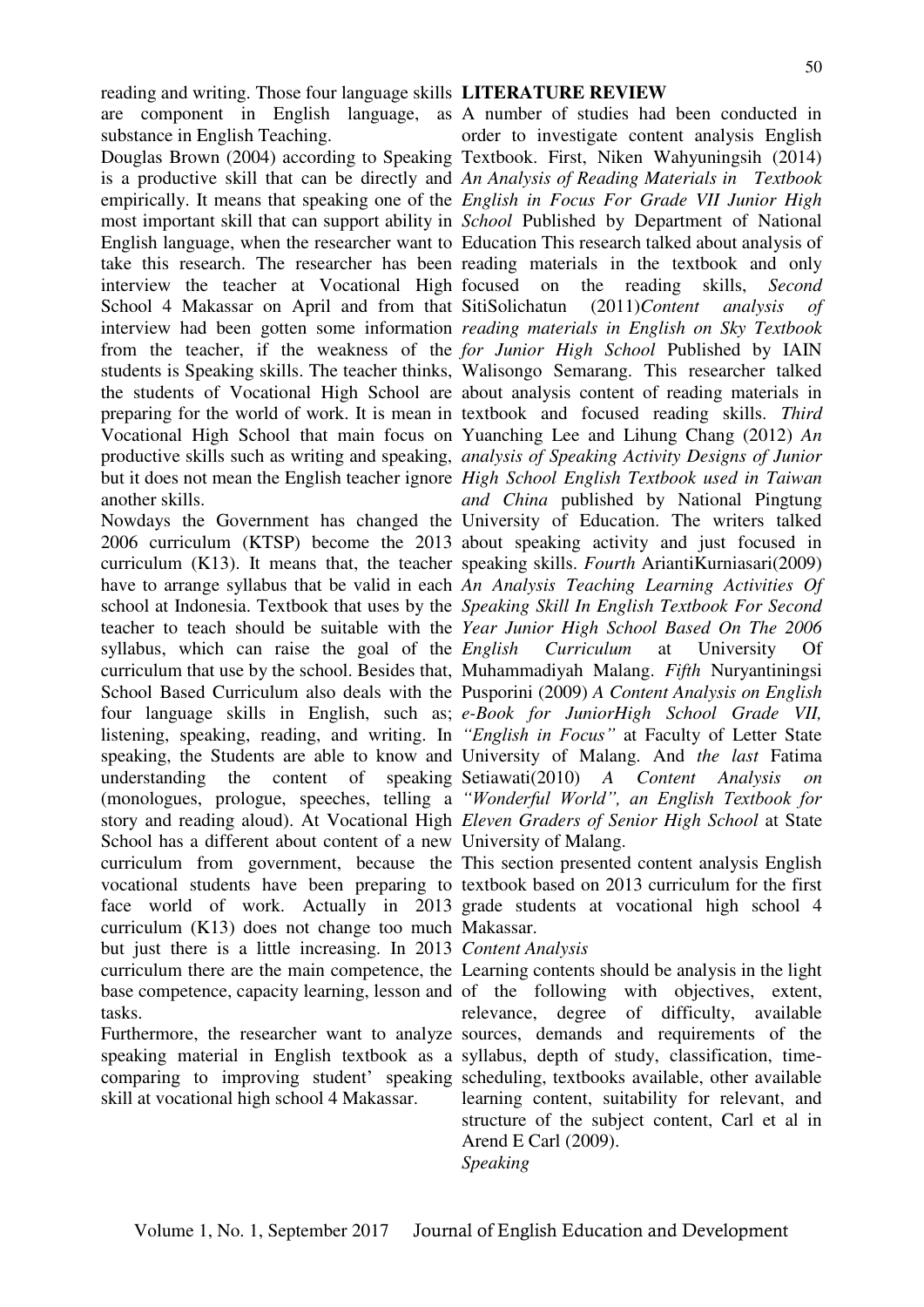Speaking is often accomplished in it, Grant in Lee (2012).

Setiawati(2010), a textbook is a framework gain conclusion. materials. Curriculum is a plan that gives done in collecting the reference, as follows: guidance in the teaching learning process activities. From the definition above, the Researcher concludes that curriculum is a plan that is developed to make teaching-learning activities progress well. It is kind of guidance in the teaching-learning process. The reformation of curriculum is sometimes done

objectives.

English textbook.

# **RESEARCH METHOD**

The researcher that had presented in details the methodology of the research used in this study. **FINDINGS AND DISCUSSION** It is divided into several sub chapters. They are research Design, Source of data, Research's Instrument , Data Collection and Procedure of analyzing data from English textbook that using for first grade student at Vocational High School 4 Makassar.

The instrument that used to analyze the data in this study is checklist. *First*, the checklist used to analyze the relevancy between speaking materials that founded in the textbook with the aspect of contents. *Second*, the checklist used to analyze the relevancy between speaking materials that founded in the textbook with the syllabus of curriculum 2013.

communication activities and role plays in the English Textbook. Its refer to technique of classroom. However, most of the speaking is collecting data by gathering Speaking materials done by teachers. Moreover, many textbooks in English Textbook and analyzing documents, do not contain enough activities for speaking, while document is any communicable material which might be a reason why a lot of students used to explain some attributes of an object, have troubles with speaking and are very poor systems or procedures. It means that the *Textbook.* According to Anshary and Babaii in sentences, clustered following its category to by In collecting the data, the researcher used qualitative data which is drawn with words and

which regulates and times the programs. A In doing the research, the researcher need some textbook provides ready-made teaching texts reference that related to the study. There aimed and learning tasks. Moreover, a textbook is the to help the researcher in analyzing the data. easiest and cheapest way of providing learning There are several steps that the researcher have

- 1. Looking for any materials related with the study from internet.
- 2. Looking for books related to the study from library.
- 3. Looking for any thesis related to the study from library.

in order to improve or to develop the quality of In analyzing the data, the researcher used text education. The curriculum also contains analysis or discourse analysis as the technique. science, knowledge, and experience worth Discourse analysis is minimally the study of giving to the students to obtain the educational language in use that extends beyond sentence Theoretical framework below explains the concerned with the study of the relationship process of descriptive analysis of speaking between language and the context in which it is materials in the textbook. There are 4 stages used in this research. The calculation to known tospeaking of Vocational High School and the relevancy English textbook for the first then compare it to the speaking materials in grade students that used at Vocational High boundaries. It means that discourse analysis is School 4 Makassar between 2013 syllabus, the researcher using percentages to determine the result this research.

The result of this research was divided to two parts. The first result shows the coverage of speaking material contents in textbook for The First Grade Students of Vocational High School 4 Makassar is in line with 2013 Curriculum syllabus. The second result shows the percentage of speaking material contents in textbook for The First Grade Students Of Vocational High School 4 Makassar is in line with 2013 Curriculum syllabus are in line with 2013 Curriculum syllabus. There are 9 Chapters English material in English textbook. Especially speaking materials which will analyze in this chapter. All of these speaking materials are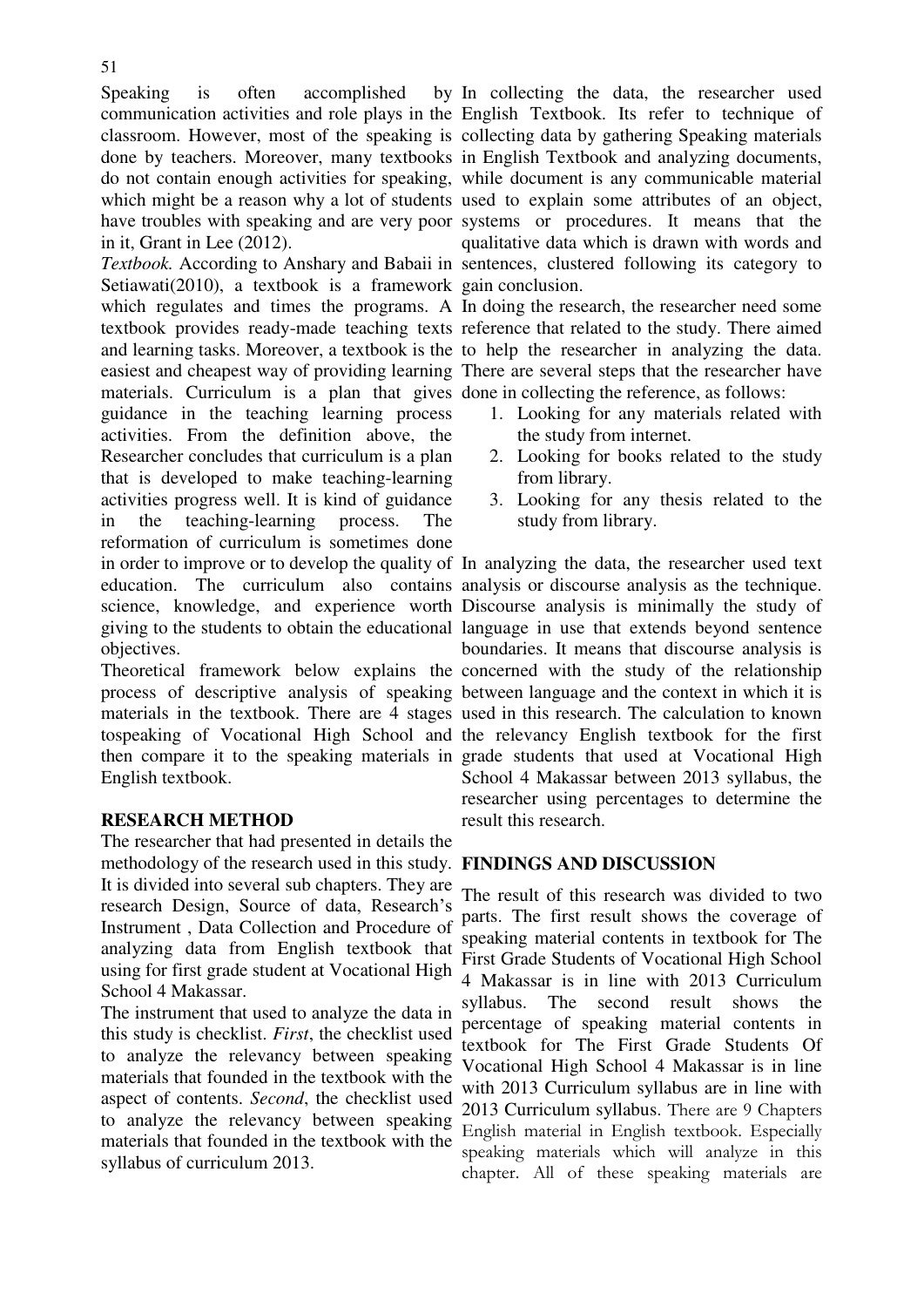collected from "Bahasa Inggris" for 10th grade of Vocational High School.

# **Table 1. The Relation Between Speaking Material in Syllabus of K13 and Textbook**

| N<br>$\mathbf{o}$ | Speaking<br>Learning<br>Syllabus<br>of $K13^*$ )                                                               | Title of<br>Each<br>Chapter<br>in<br>Textboo<br>$\bf k$ | Speaking<br>Learning<br>Material in<br><b>Textbook</b>                                                                                                                                                                                                                                         | $\overline{4}$ | Oral and<br>written<br>texts<br>express<br>intentions<br>and asked<br>to<br>perform                                                                                                   | Congratul<br>ating<br>others                                            | Congratulating<br>others to<br>divided the<br>student to<br>giving<br>congratulation<br>with their<br>friend in every<br>situation. For<br>example in<br>textbook give a<br>speaking play,<br>"Let's play<br>scissors, rock,<br>and paper. The<br>winner chooses<br>for<br>himself/herself<br>a situation and<br>the partner<br>have to make<br>an expressing<br>of<br>congratulation. |
|-------------------|----------------------------------------------------------------------------------------------------------------|---------------------------------------------------------|------------------------------------------------------------------------------------------------------------------------------------------------------------------------------------------------------------------------------------------------------------------------------------------------|----------------|---------------------------------------------------------------------------------------------------------------------------------------------------------------------------------------|-------------------------------------------------------------------------|----------------------------------------------------------------------------------------------------------------------------------------------------------------------------------------------------------------------------------------------------------------------------------------------------------------------------------------------------------------------------------------|
| $\mathbf{1}$      | Simple<br>oral and<br>written<br>texts to<br>describing<br>self and<br>ask for<br>identity<br>and<br>response. | Talking<br>about Self                                   | Talking<br>1.<br>about<br>Self<br>2.<br>Introdu<br>ction<br>game:<br>Party<br>Time.                                                                                                                                                                                                            |                | an action<br>/ activity                                                                                                                                                               |                                                                         |                                                                                                                                                                                                                                                                                                                                                                                        |
| $\overline{2}$    | Oral and<br>written<br>texts to<br>praise and<br>response                                                      | Complim<br>enting<br>and<br>Showing<br>Care             | Complimenting<br>and Showing<br>care divided to<br>Expressing<br>complimenting<br>and showing<br>care with the<br>dialog with<br>their friends.<br>1.<br>Complementing<br>Dialog<br>a.<br>Complement<br>ing<br>b. Responses<br>2. Showing<br>Care Dialog<br>a. Showing<br>Care<br>b. Responses |                |                                                                                                                                                                                       |                                                                         |                                                                                                                                                                                                                                                                                                                                                                                        |
|                   |                                                                                                                |                                                         |                                                                                                                                                                                                                                                                                                | 5<br>6         | Oral and<br>written<br>texts to<br>congratul<br>ate and<br>response<br>Oral and<br>written<br>texts to<br>express<br>and ask<br>for<br>actions /<br>events<br>that do $/$<br>happened | Describin<br>g People<br>Visiting<br>Ecotouris<br>m<br>Destinatio<br>ns | We can<br>describe people<br>by these<br>following<br>example:<br>- Personality<br>and<br>appearance.<br>- Clothing.<br>Describing the<br>places that<br>interesting and<br>not interesting<br>had visited or<br>other natural<br>tourist object.<br>The student<br>have to<br>describing the                                                                                          |
| 3                 | Oral and<br>written<br>texts to<br>showing<br>care and<br>response                                             | Expressin<br>g<br>Intention                             | Expressing<br>Intention is<br>divided to make<br>a plans for<br>anything that<br>will they are to                                                                                                                                                                                              |                |                                                                                                                                                                                       |                                                                         |                                                                                                                                                                                                                                                                                                                                                                                        |

do.

1. Expressing Intention with the dialog to make Holiday plans.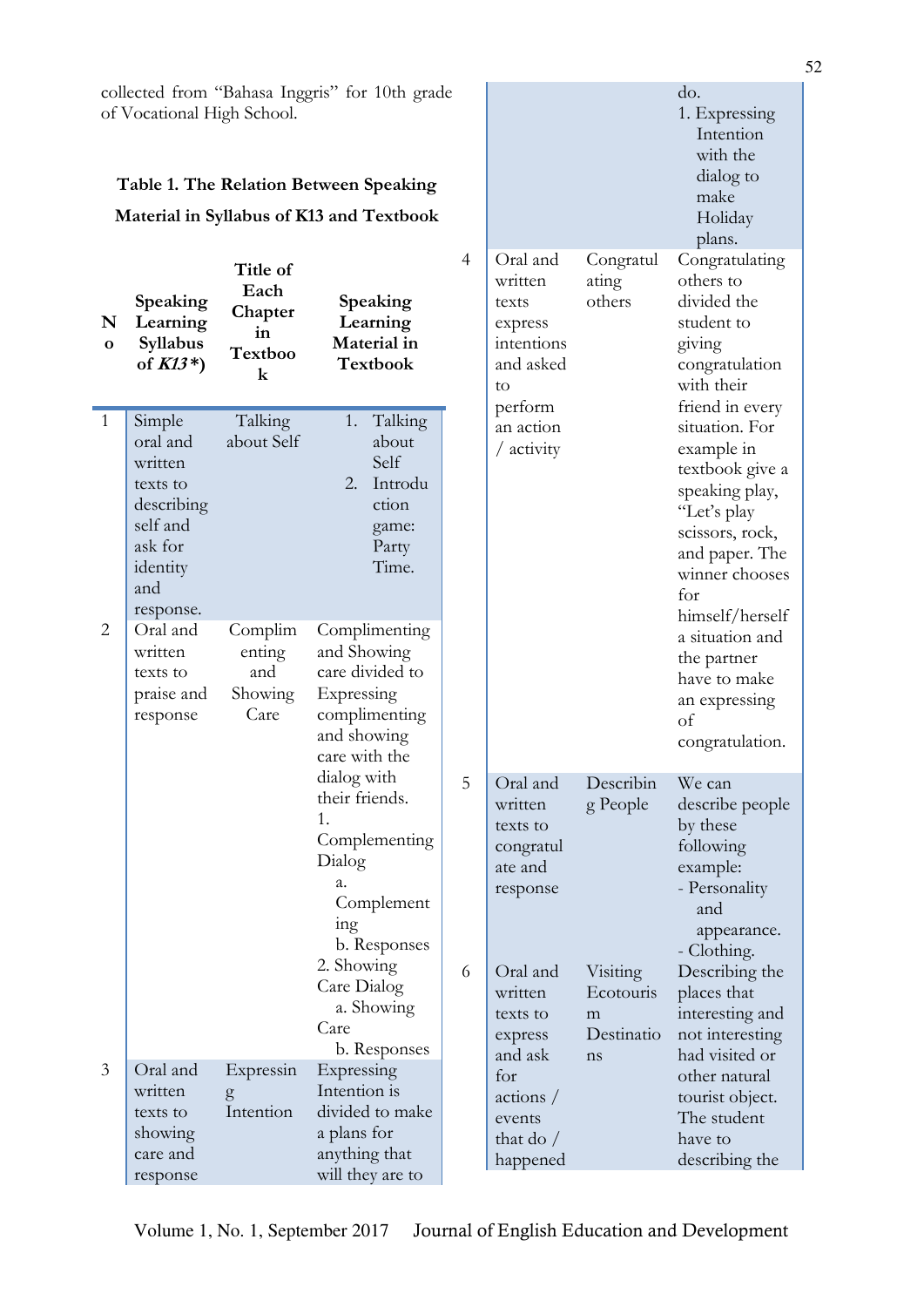classmate about the result of the meeting with OSIS.

This table explained about how the relevancy speaking material in syllabus 2013 with speaking material in English textbook, to know how the different and the same things that which are contained in syllabus and English Textbook and as a Comparing speaking material in Syllabus 2013 and English Textbook.

In the end of this research's result, the compatibility percentage of the whole textbook material to *K13* syllabus is found by summing all the percentage of these 9 chapters and takes the mean percentage among them. To find the total speaking materials compatibility percentage of textbook to K13 syllabus, the researcher uses this formulation.

$$
= \frac{\text{Xx } 100\%}{\text{Y}}
$$
  
=  $\frac{9 \text{ x } 100\%}{12} = 75\%$ 

Note:

to their

X= the total of criteria points which were met in a workbook for each Chapters

# aspect.

 $Y =$  the total of criteria points in each sub aspect.

Therefore the writer found the

|    | in the<br>past<br>which<br>refers to<br>the time<br>of which<br>refers to<br>the end                                                            |                                        | places.                                                                                                                                                                                                                                                                                                 |
|----|-------------------------------------------------------------------------------------------------------------------------------------------------|----------------------------------------|---------------------------------------------------------------------------------------------------------------------------------------------------------------------------------------------------------------------------------------------------------------------------------------------------------|
| 7  | Descripti<br>ve text<br>simple<br>oral and<br>written<br>about<br>people,<br>tourist<br>attraction<br>s, and<br>famous<br>historic<br>buildings | Visiting<br>Niagara<br>Falls           | The students<br>have a pair<br>work that try to<br>remember one<br>interesting<br>place they have<br>visited and tell<br>with their<br>friends about<br>the place.                                                                                                                                      |
| 8  | Announc<br>ement<br>1.Mention<br>announce<br>ment<br>purpose<br>2.Mention<br>detail<br>informati<br>on from<br>announce<br>ment                 | Describin<br>g<br>Historical<br>Places | Ordering the<br>students to ask<br>their parents or<br>relatives about<br>historical places<br>that they are<br>know.<br>1. What is the<br>name of the<br>places?<br>2. How old is<br>the place?<br>3. Is the place<br>spooky?<br>4. Why is it<br>mysterious?<br>5. How does<br>the place look<br>like? |
| 9. | Text<br>recount<br>simple<br>oral and<br>written<br>about the<br>experienc<br>e /<br>activities<br>/ events /<br>events                         | Giving<br>Announc<br>ement             | This part of<br>chapter the<br>student in order<br>to imagine that<br>they are the<br>captain of their<br>class that attend<br>in meeting with<br>OSIS and have<br>to make an<br>announcement                                                                                                           |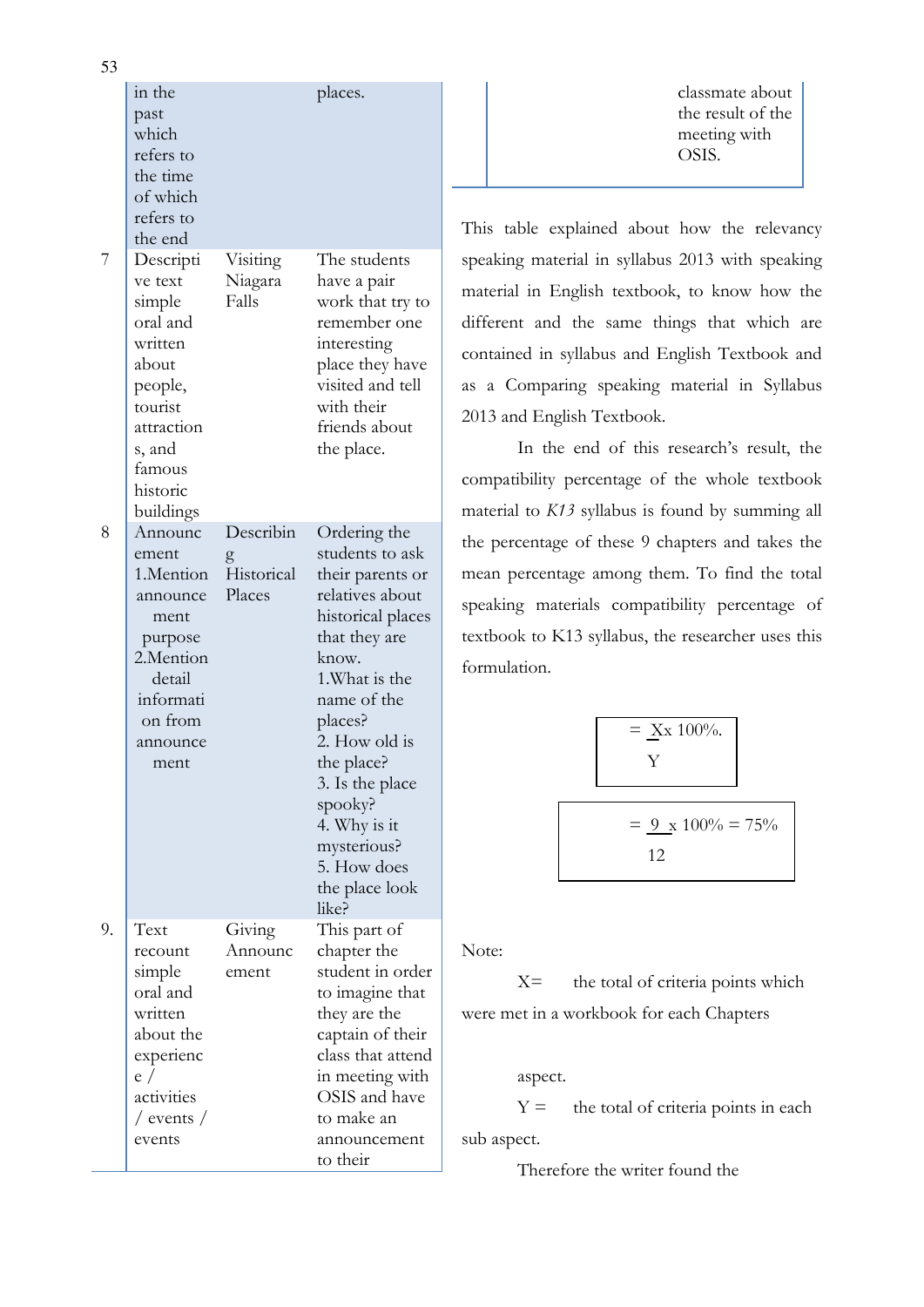compatibility percentage from all 9 chapters is 75%. Textbook has75% similarity with *K13*. This percentage is included from the similarity patterns between speaking learning material in Textbook to *K13* syllabus.

fulfilled Relevance of the Materials to the research. Curriculum. This was because, every chapters difficult to improve their speaking skills cause a the content of syllabus. There are; less speaking activities. In every chapters not to 1. understanding basic expressions in social give the students to speaking with friends or improve the students' speaking skill.

There is in some chapters similarity in speaking activities namely in the chapter 5, 6,7, 5 is describing people. Describing a tourism or well developed. destination that interesting or not interesting and just describing things.

activities but those could not covering speaking' provides sufficient model texts, but it has very need who can really improve the students' thesis, that said if the graduated student from speaking skill. Vocational High School have to have comprehend with productive skills in English

learning as supplies for face to world work.

### **CONCLUSION**

The textbook has not completely following points are the major findings of this From the checklist table, the result shows the compatibility percentage of textbook's speaking materials to *K13* syllabus is 75%. The

just had a little space for speaking activities, so "BukuBahasaInggris for the first grade students at that the researcher thinks, the student really Vocational High School" have a good relation to The first point is the speaking materials in

- interaction in daily life
- 2. Expressing happiness and sympathy,
- 3. Making an announcement
- 4. Telling stories and experience (monologue).

and 8 about Describing, for example in chapter 5. The speaking tasks in the textbook are not

describing historical places there are in chapter tasks are in Role Play activities. The textbook 6,7 and 8. The researcher thinks speaking does not give any speaking activities to increase activities that in English textbook as handbook the student understanding in speaking material. In and guiding for learning speaking does not content aspect, the textbook 'Bahasa Inggris" is variety. For another chapters a bit different than lacking in terms of transactional texts because it In chapter 1, 2, 3, 4, and 9 are over to students to communicate interpersonally. It has produce expression in speaking. Actually this sufficient explanation on the expressions required textbook on every chapters have a speaking to produce certain interpersonal texts and In The textbook, most of the speaking does not give enough opportunities for the

speaking skill. Even less the English teacher who enable the students to make interpersonal had Interview by the researcher before took this communication and make the students improve few speaking activities which should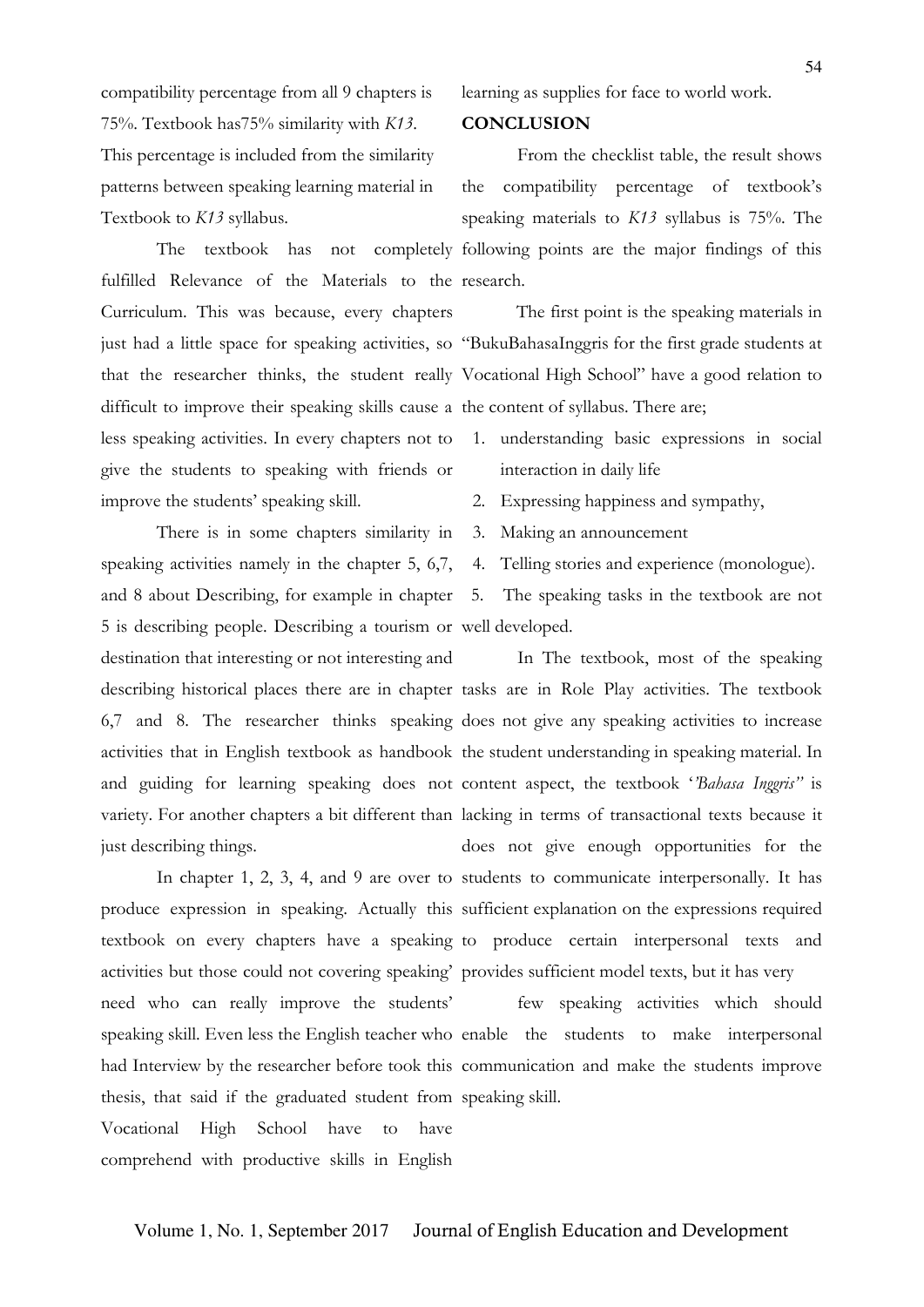# **SUGGESTION**

First, the speaking material explanation in The textbook should be developed by the School English Textbooks Used in Taiwan and teacher. In the case that some chapters in The textbook does not give any explanation about Sholichatun, Siti. 2011content Analysis Of the materials content, the English teacher should be creative to provide the explanation, refers to develop the students' understanding about the material. It is better to the teacher to give the explanation of the speaking materials' content, as the basic knowledge, to the students before Brown, Douglas. Language assessment; principles giving the tasks.

related vocabulary knowledge that can develop teacher can develop the grammar use in speaking in case to increase the students' understanding of grammar. Both of vocabulary knowledge and grammar use in speaking can boost the students' fluency to speak.

Third, the teacher is suggested to modify the speaking tasks. Since most of the speaking tasks in The textbook is role playing, teacher can provides another speaking tasks, such as brainstorming, storytelling, interviews, and High School Based On The 2006 English simulation. These different tasks can give more challenges for students' activities. The activity or Wahyuningsih, Niken. An analysis of Reading task should not be given in repetition way. It should be in multi task form.

### **REFERENCES**

Arikunto, Suharsimi,

*ProsedurPenelitianSuatuPendekatanPraktik,* Jakarta: Rineka Cipta,6th Ed.2006 Ferris, Dana and Hedgcock, John S., *Teaching ESL Composition: Purpose, Process, and Practice,* London, USA: Laurence Erlbaum Associates, 2<sup>nd</sup>

### Ed.2005

Lee,Yuanchinget al. *An Analysis of Speaking Activity Designs of Junior-High.*

China.NationalPingtungUniversiy ofEducation.2012

Reading Materials In *English On Sky*  Textbook For Junior High School. Walisongo State Institute For Islamic Studies semarang.2011

Madecorivá,Ivana. TheproportionOf Language Skills In English Textbooks At Lower Secondary Schools. Masaryk University Faculty Of Education.2013

and Classroom pratices. New york: Pearson Education.2004

Second, the teacher should provide more Thesis (online).Textbook and Curriculum Analysis.Zulkarnaenfajar.blogspot.com.21 Mei. 2015.

students' skill in produce speaking. Besides, the http://zulkarnaenjafar.blogspot.com/2009/07/te xtbook-and-curriculum-analysis.html.2009

- Grant, N. Making the Most of Your Textbook. Essex, England: Longman Group UK Limited.1987
- Joseph A. Maxwell. Qualitative Research Design, London: SAGE Publication.1996

Kementrianpendidikandankebudayaan.Kerangka DasardanKurikulum 2013. Jakarta: Kemendikbud.2013

Kurniasari, Arianti.An Analysis Teaching Learning Activities Of Speaking Skill In English Textbook For Second Year Junior

Curriculum. University Of Muhammadiyah Malang.2009

material in Textbook English in focus for grade VII Junior High School. Department of National Education.2014

Syafniar, RusdaAyu. The Analysis Of The Reading Materials In "English Alive" Textbook Based On School based

Curriculum For Second Grade Students Of Senior High School.Department Of English Education Faculty Of Tarbiyah And Teacher Training SyarifHidayatullah State Islamic University.2014

David J. Flinders and Stephen J Thornton., *The*